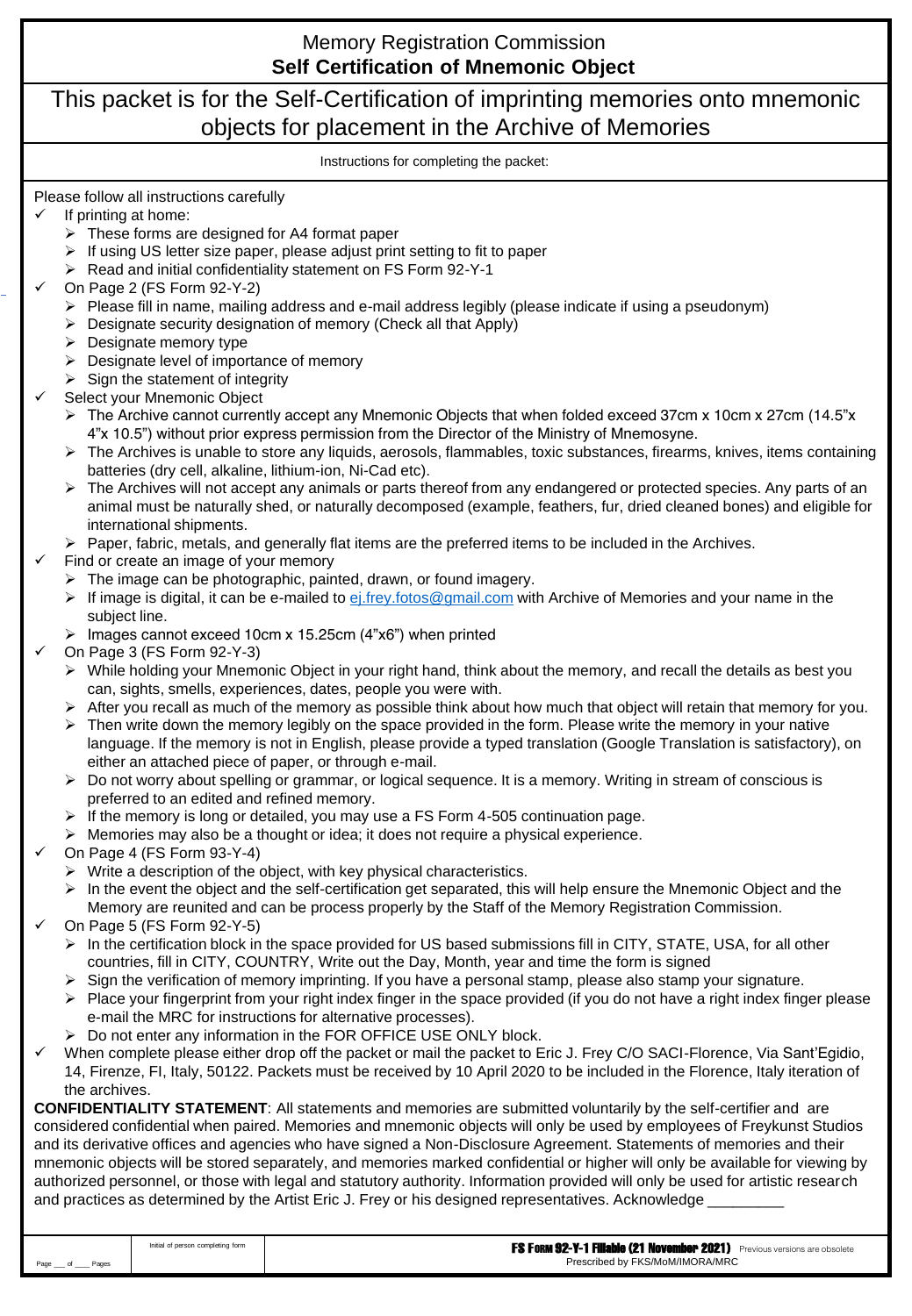# Memory Registration Commission

| <b>Self Certification of Mnemonic Object</b>                                                                                                                                                                                                  |                                                                                                                                                                                                                                                                                                                                                                  |                                                                                                                                                                                                                                                                     |                                                                                                                                                                                                                                                                                                                                                                                                                         |  |  |  |
|-----------------------------------------------------------------------------------------------------------------------------------------------------------------------------------------------------------------------------------------------|------------------------------------------------------------------------------------------------------------------------------------------------------------------------------------------------------------------------------------------------------------------------------------------------------------------------------------------------------------------|---------------------------------------------------------------------------------------------------------------------------------------------------------------------------------------------------------------------------------------------------------------------|-------------------------------------------------------------------------------------------------------------------------------------------------------------------------------------------------------------------------------------------------------------------------------------------------------------------------------------------------------------------------------------------------------------------------|--|--|--|
| Memory Serial Number No<br>FOR OFFICE USE ONLY                                                                                                                                                                                                |                                                                                                                                                                                                                                                                                                                                                                  |                                                                                                                                                                                                                                                                     |                                                                                                                                                                                                                                                                                                                                                                                                                         |  |  |  |
| $\Box$ please indicate if using a pseudonym<br>Mailing Address (leave address blank if no receipt required):<br>$C/O$ :<br>Bldg/Ste/Apt:<br>City, State:<br>CAP/Zip Code:<br>e-mail address:                                                  | <u> 1980 - Johann John Stone, mars eta biztanleria (h. 1980).</u><br><u> 1989 - Johann John Stone, mars eta bat eta bat eta bat eta bat ez arteko hamarkada eta bat ez arteko hamarka</u><br><u> 1989 - Johann John Stone, markin film yn y brening yn y brening yn y brening yn y brening yn y brening y bre</u><br>_____________________Country: _____________ | $\omega$                                                                                                                                                                                                                                                            | Other contact information:                                                                                                                                                                                                                                                                                                                                                                                              |  |  |  |
|                                                                                                                                                                                                                                               | <b>Security Classification Level</b>                                                                                                                                                                                                                                                                                                                             |                                                                                                                                                                                                                                                                     |                                                                                                                                                                                                                                                                                                                                                                                                                         |  |  |  |
| <b>Military/Government Official Memories:</b><br>Country $\frac{\phantom{1}}{2}$<br>Security Classification Level:<br>□ Approved for Public Release<br>$\Box$ FOUO/Restricted<br><b>CONFIDENTIAL</b><br>$\Box$ SECRET<br>$\square$ TOP SECRET | Branch:                                                                                                                                                                                                                                                                                                                                                          | <b>Personal Memories</b><br>Security Classification Level:<br>$\Box$ Approved for Public Release<br>$\Box$ Embarrassing<br>$\Box$ Criminal Act<br>$\square$ Secret<br>$\Box$ Traumatic<br>□ Other (Define):__________________________                               |                                                                                                                                                                                                                                                                                                                                                                                                                         |  |  |  |
|                                                                                                                                                                                                                                               | <b>Memory Classification</b>                                                                                                                                                                                                                                                                                                                                     |                                                                                                                                                                                                                                                                     |                                                                                                                                                                                                                                                                                                                                                                                                                         |  |  |  |
| <b>Memory Type:</b><br>$\Box$ Experience<br>$\Box$ Life Event<br>$\Box$ Community Event<br>$\Box$ National Event<br>$\square$ Tragedy<br>$\square$ Scary<br>Death                                                                             | $\Box$ Thought<br>$\Box$ Confessional<br>$\Box$ Fantasy<br>$\Box$ Emotion<br>$\square$ Desire                                                                                                                                                                                                                                                                    | <b>Importance Level:</b><br>$\square$ Banal<br>$\Box$ Ordinary / Routine<br>$\Box$ Important<br>□ Official (events of Military, Governmental,<br>Academic, or Religious nature)<br>Dangerous (Lock it up and bury it, I don't want to<br>ever think about it again) |                                                                                                                                                                                                                                                                                                                                                                                                                         |  |  |  |
|                                                                                                                                                                                                                                               | Statement of Integrity                                                                                                                                                                                                                                                                                                                                           |                                                                                                                                                                                                                                                                     |                                                                                                                                                                                                                                                                                                                                                                                                                         |  |  |  |
| of the Ministry of Mnemosyne.                                                                                                                                                                                                                 |                                                                                                                                                                                                                                                                                                                                                                  |                                                                                                                                                                                                                                                                     | By voluntarily recalling this memory and imprinting this memory on the enclosed<br>and described Mnemonic Object, I the undersigned affirm that this memory is as<br>accurate and authentic as my fallible memory and personal perspective will<br>allow, additionally I affirm that this memory is mine and I willingly submit it to the<br>Archive of Memories to be maintained by the Memory Registration Commission |  |  |  |
| ATTEST:                                                                                                                                                                                                                                       |                                                                                                                                                                                                                                                                                                                                                                  |                                                                                                                                                                                                                                                                     |                                                                                                                                                                                                                                                                                                                                                                                                                         |  |  |  |
| (Memory Contributor)<br>Initial of person completing form                                                                                                                                                                                     |                                                                                                                                                                                                                                                                                                                                                                  |                                                                                                                                                                                                                                                                     | <b>FS FORM 92-Y-2 Filiable (21 November 2021)</b> Previous versions are obsolete                                                                                                                                                                                                                                                                                                                                        |  |  |  |
| Page<br>of<br>Pages                                                                                                                                                                                                                           |                                                                                                                                                                                                                                                                                                                                                                  |                                                                                                                                                                                                                                                                     | Prescribed by FKS/MoM/IMORA/MRC                                                                                                                                                                                                                                                                                                                                                                                         |  |  |  |

| <b>It'S FORM UZ-Y-Z FINADIO (21 NOVEMBER ZUZ1)</b> Previous versions are ob |  |
|-----------------------------------------------------------------------------|--|
| Prescribed by FKS/MoM/IMORA/MRC                                             |  |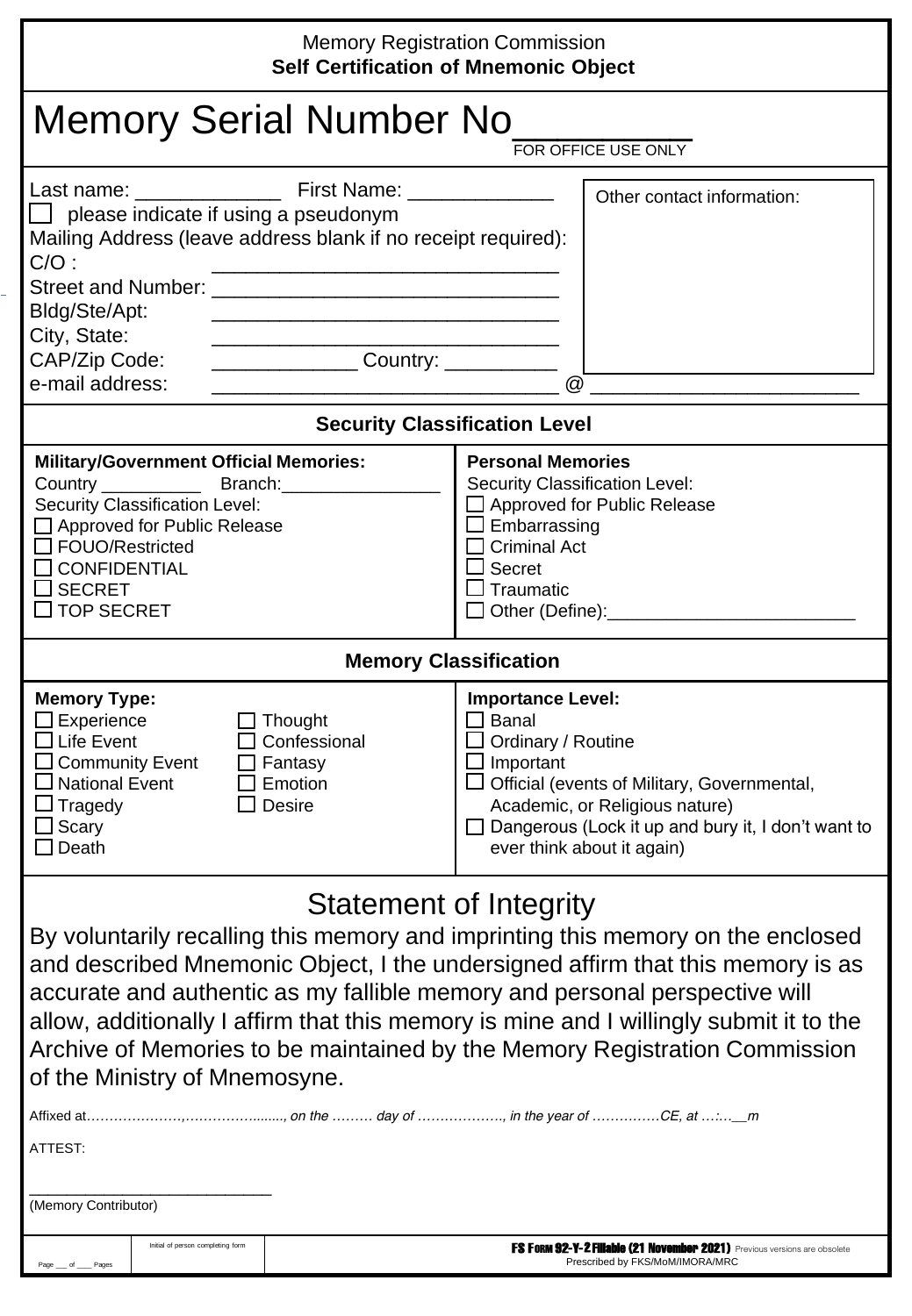## Memory Registration Commission **Self Certification of Mnemonic Object**

# Memory Serial Number No

FOR OFFICE USE ONLY

**Describe your memory here:**

|               | Initial of person completing form | <b>FS FORM 92-Y-3 Fillable (21 November 2021)</b> Previous versions are obsolete |
|---------------|-----------------------------------|----------------------------------------------------------------------------------|
| Page of Pages |                                   | Prescribed by FKS/MoM/IMORA/MRC                                                  |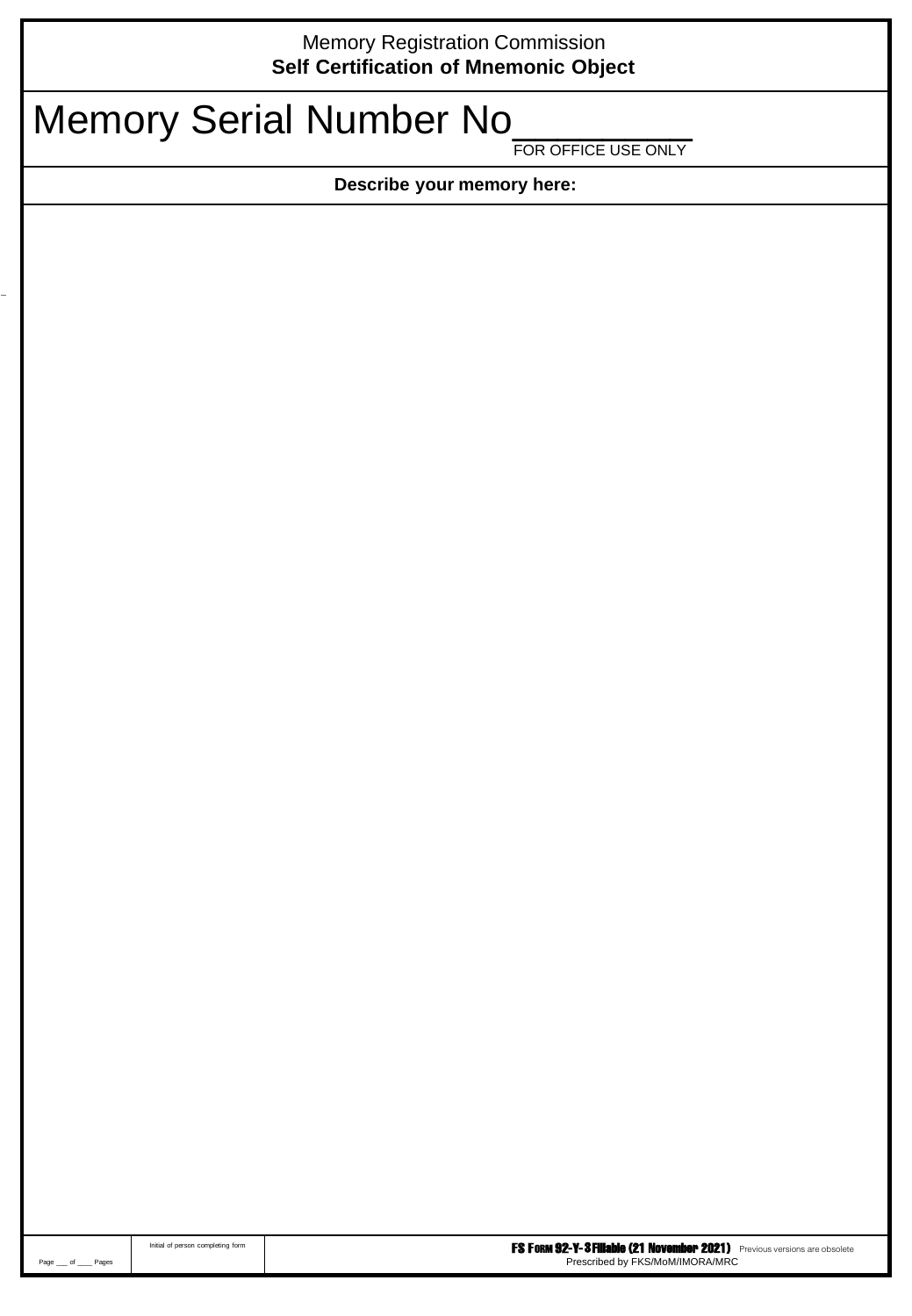### Memory Registration Commission **Self Certification of Mnemonic Object**

## Memory Serial Number No

FOR OFFICE USE ONLY

**Describe Mnemonic Object here:**

#### Statement of Submission

I, the undersigned affirm that the described and attached mnemonic object has been rendered safe, meets the guidelines found on FS Form 92-Y-1 for addition to the Archive of Memories, and I further affirm that the Mnemonic Object is being donated voluntarily to the Ministry of Mnemosyne, and is subject to artistic uses, to include loans to galleries and museums, artistic exhibitions and other commercial activities that Freykunst Studios may be involved in now and in the future, further I hereby agree to hold harmless the Artist Eric Johanan Frey, Freykunst Studios, and it subsidiary offices and activities for lawful and artistic uses of the memory and associated mnemonic object, and release the Mnemonic Object for Archival and Artistic purposes.

|                      | Initial of person completing form |  | FS FORM 92-Y-4 Fillable (21 November 2021) Previous versions are obsolete |  |
|----------------------|-----------------------------------|--|---------------------------------------------------------------------------|--|
| (Memory Contributor) |                                   |  |                                                                           |  |
| ATTEST:              |                                   |  |                                                                           |  |
|                      |                                   |  |                                                                           |  |
|                      |                                   |  |                                                                           |  |

Prescribed by FKS/MoM/IMORA/MRC

 $of$   $P^2$